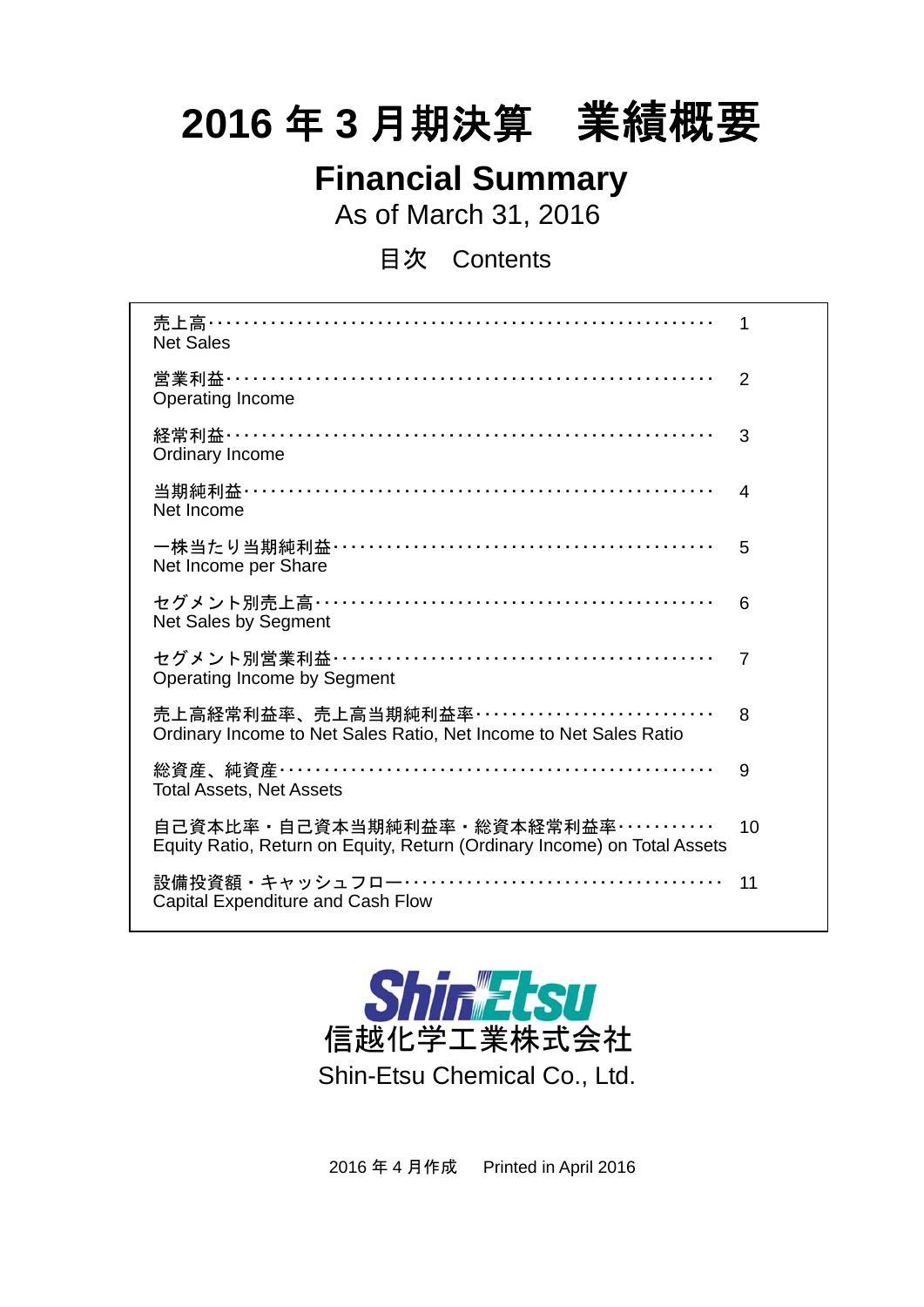

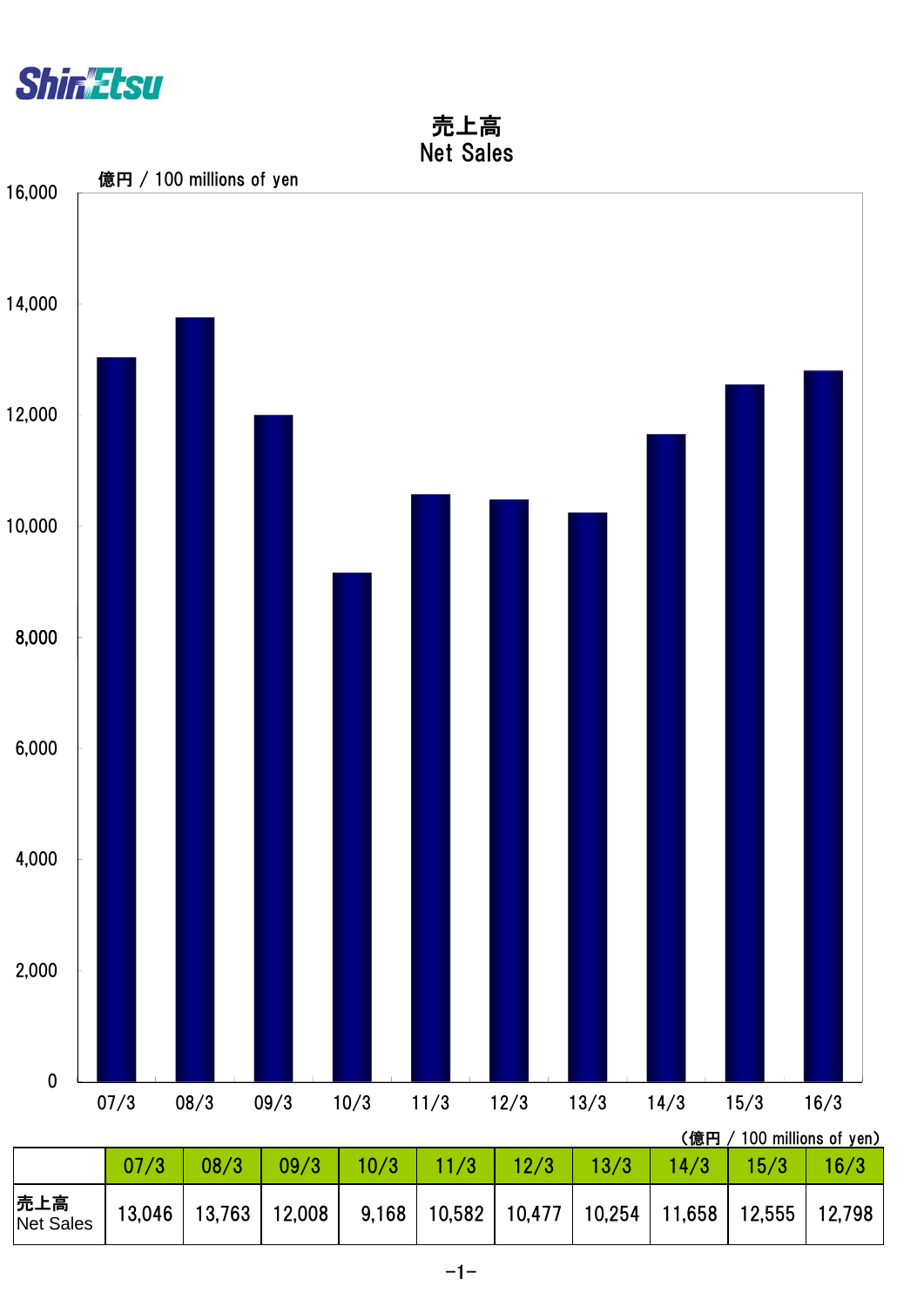

 Operating Income 営業利益

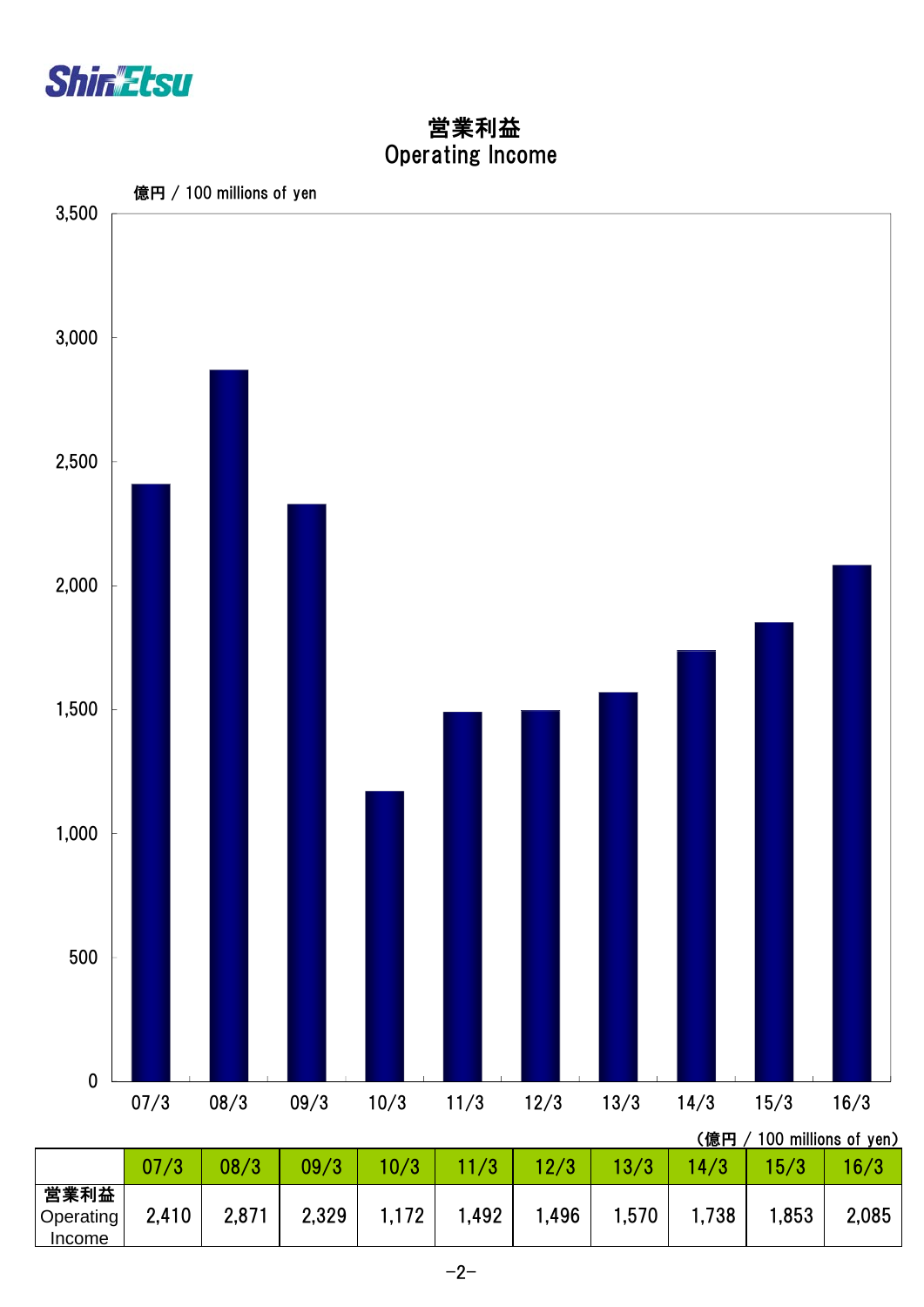

 Ordinary Income 経常利益

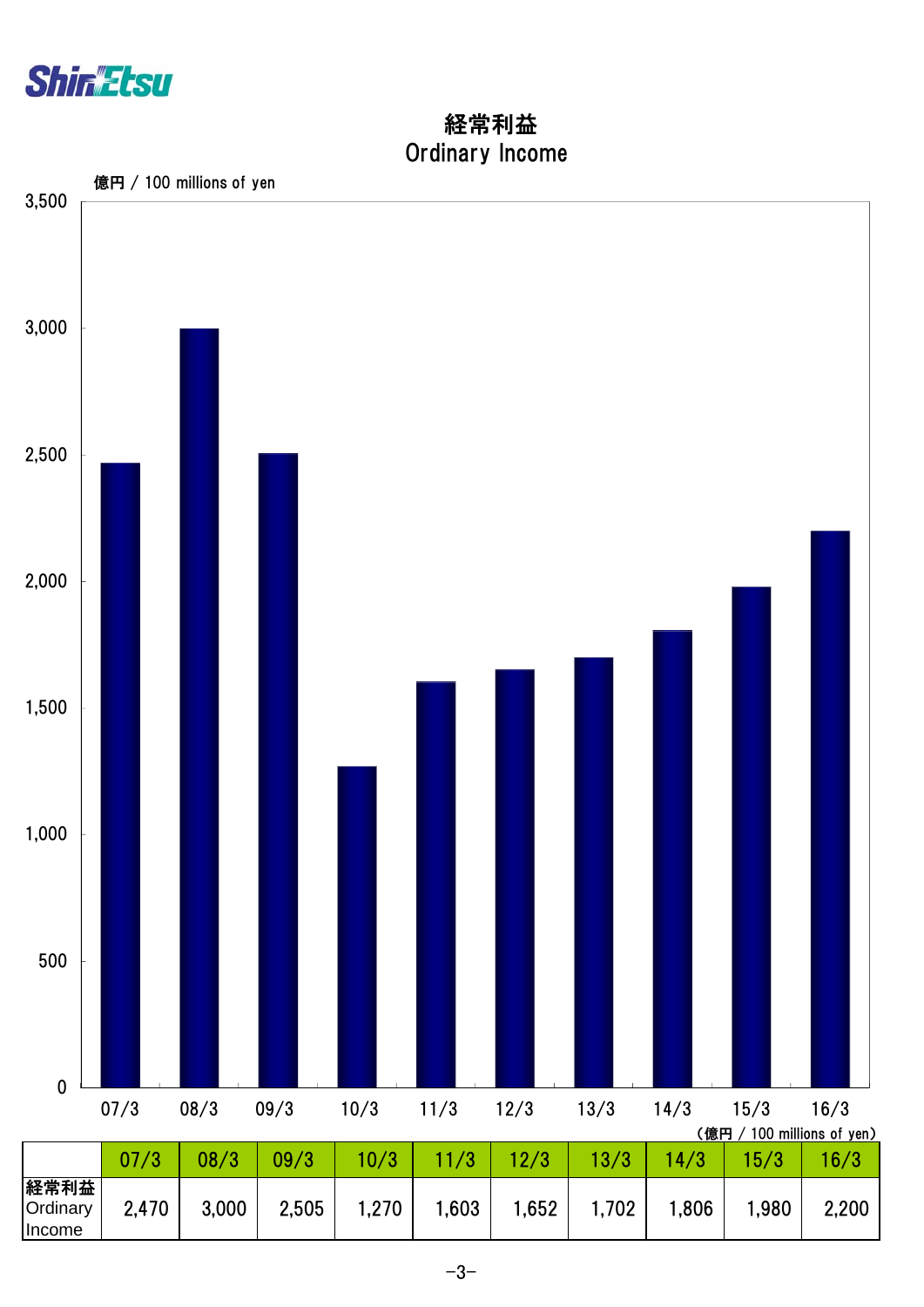

Net Income

## 当期純利益 Net Income



当期純利益 | 1,540 | 1,835 | 1,547 | 838 | 1,001 | 1,006 | 1,057 | 1,136 | 1,286 | 1,488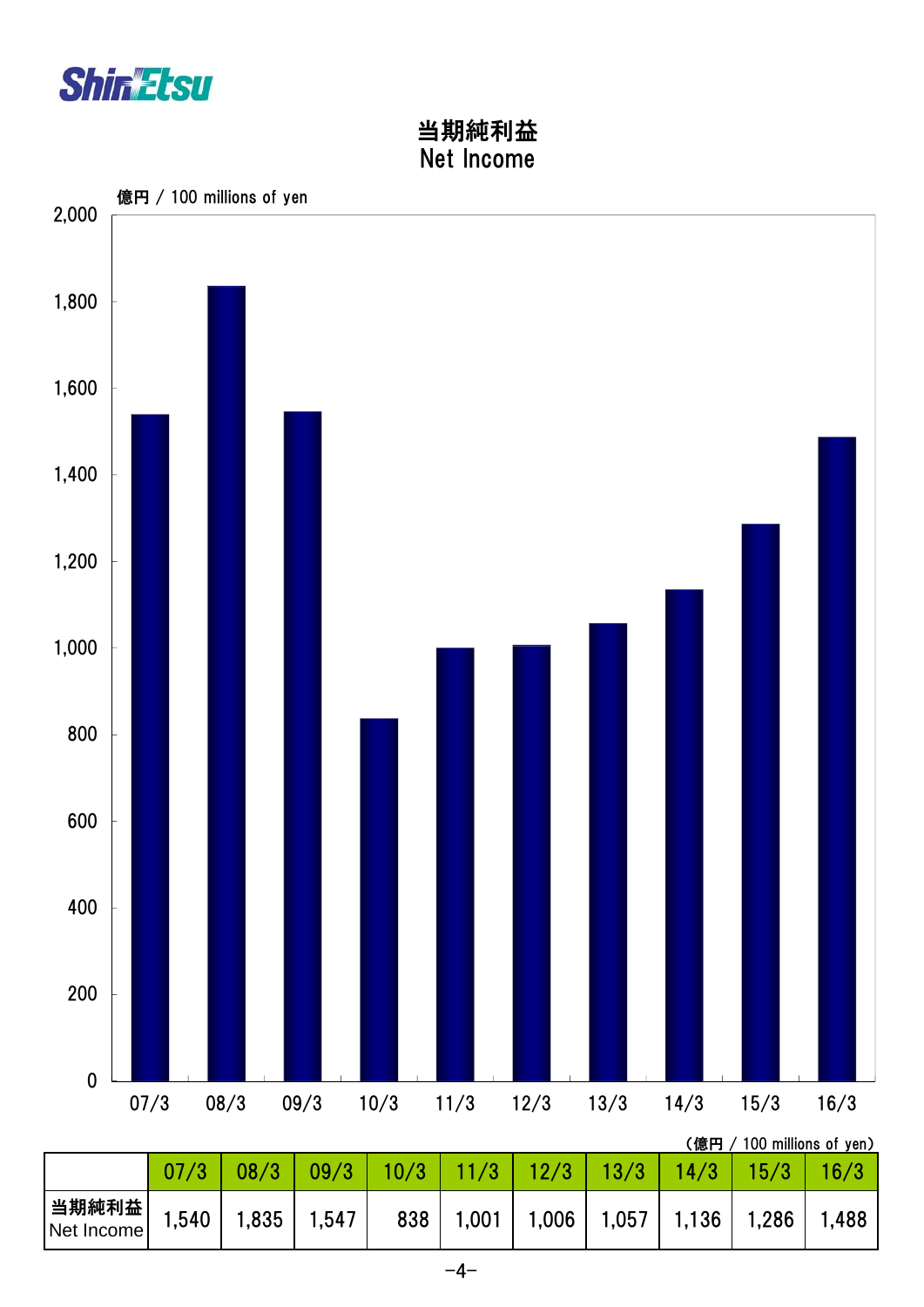



| 10/3<br>11/3<br>12/3<br>07/3<br>08/3<br>09/3<br>13/3<br>14/3<br>15/3<br>16/3<br>一株当たり<br>当期純利益<br>357.78<br>362.39<br>235.80<br>426.63<br>237.03<br>267.20<br>302.05<br>248.94<br>197.53<br>Net Income<br>per Share |  |  |  |  |  | \\\ <i>\\\\</i> \\\\ |
|---------------------------------------------------------------------------------------------------------------------------------------------------------------------------------------------------------------------|--|--|--|--|--|----------------------|
|                                                                                                                                                                                                                     |  |  |  |  |  |                      |
|                                                                                                                                                                                                                     |  |  |  |  |  | 349.46               |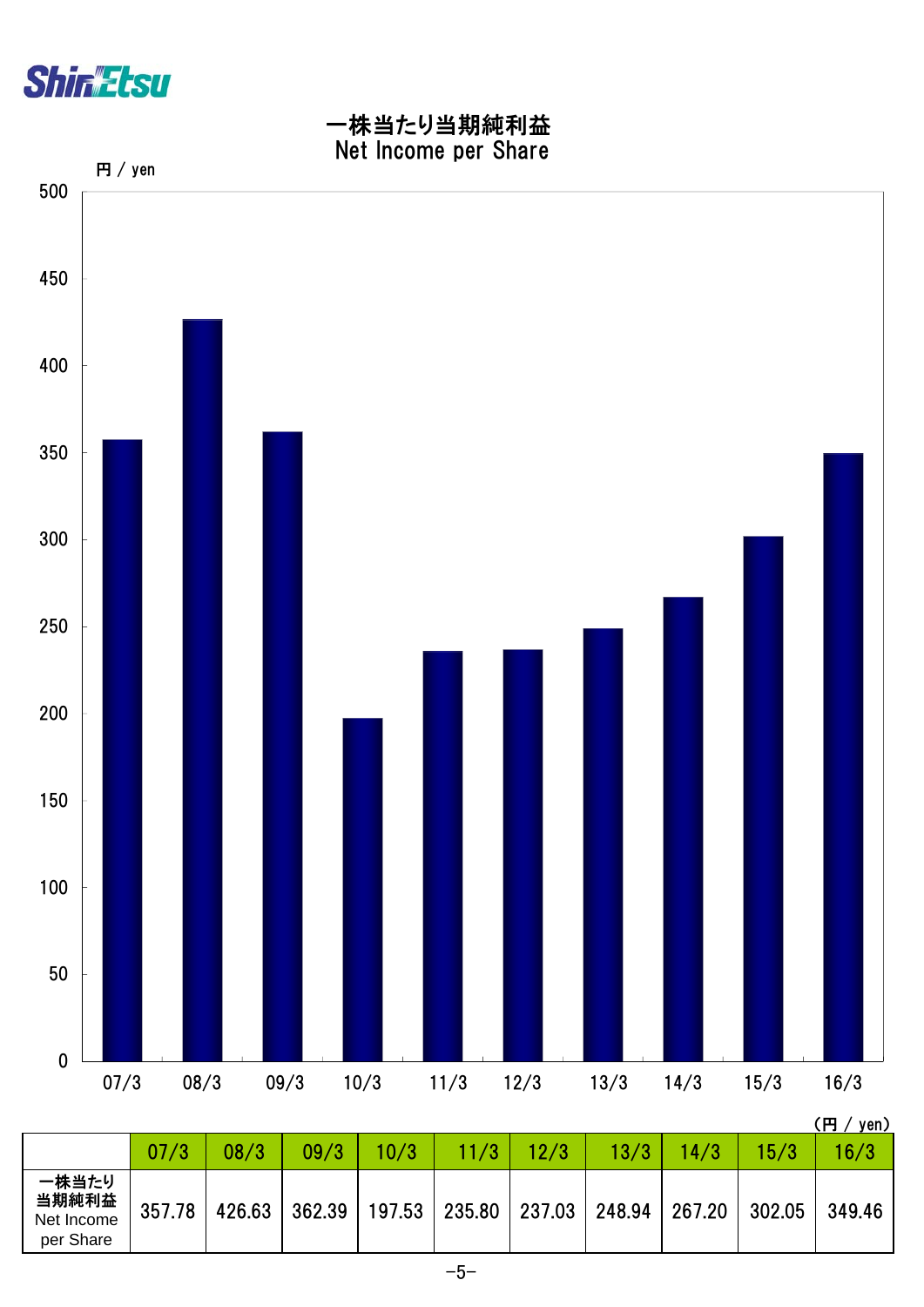

#### セグメント別売上高 Net Sales by Segment



その他関連 Diversified Business

 $\overline{\phantom{a}}$ 

|                                                     | 07/3  | 08/3   | 09/3  | 10/3  |
|-----------------------------------------------------|-------|--------|-------|-------|
| 有機 無機化学品<br>Organic and<br>Inorganic<br>Chemicals   | 7.084 | 17,010 | 6.291 | 5,090 |
| 電子材料<br>Electronics<br><b>Materials</b>             | 4.793 | 5,646  | 4,675 | 3,171 |
| 機能材料その他<br>Functional Materials 1,168<br>and Others |       | 1,106  | 1.041 | 906   |

- ※1 2011年3月期より「セグメント情報等の開示に関する会計基準」に従い、 セグメントを変更いたしました。
- (From 2011 onward the business segments are in the new structure due to applying to the changes of Japanese Accounting standard.) ※2 2010年3月期は、新・旧セグメント両方で表記しています。
- (The result for FY2010 is shown in both previous structure and new structure.)

|                                                                                                                                                                                                                           |       |       |       |  |                                                            |       |       |       |                                      |       | (億円 / 100 millions of yen) |       |       |       |       |       |
|---------------------------------------------------------------------------------------------------------------------------------------------------------------------------------------------------------------------------|-------|-------|-------|--|------------------------------------------------------------|-------|-------|-------|--------------------------------------|-------|----------------------------|-------|-------|-------|-------|-------|
| 07/3                                                                                                                                                                                                                      | 08/3  | 09/3  | 10/3  |  |                                                            | 10/3  | 11/3  | 12/3  | 13/3                                 | 14/3  | 15/3                       | 16/3  |       |       |       |       |
| 7,084                                                                                                                                                                                                                     | 7,010 | 6,291 | 5,090 |  |                                                            |       |       |       | 塩ビ・化成品 <br>PVC/Chlor-Alkali Business | 2,377 | 2,835                      | 3.240 | 3,436 | 4,278 | 4,526 | 4.417 |
| 4,793                                                                                                                                                                                                                     | 5,646 | 4,675 | 3,171 |  | シリコーン<br><b>Silicones Business</b>                         | 1,223 | 1,430 | 1,354 | 1,290                                | 1,564 | 1,774                      | 1,877 |       |       |       |       |
| 1,168                                                                                                                                                                                                                     | 1,106 | 1,041 | 906   |  | 機能性化学品<br><b>Specialty Chemicals Business</b>              | 804   | 835   | 871   | 835                                  | 1,032 | 1,123                      | 1,168 |       |       |       |       |
|                                                                                                                                                                                                                           |       |       |       |  | 半導体シリコン<br><b>Semiconductor Silicon Business</b>           | 2,540 | 2,837 | 2,296 | 2,024                                | 2,132 | 2,300                      | 2,433 |       |       |       |       |
| 「セグメント情報等の開示に関する会計基準」に従い、<br>いたしました。<br>ard the business segments are in the new structure<br>to the changes of Japanese Accounting standard.)<br>新・旧セグメント両方で表記しています。<br>2010 is shown in both previous structure and new |       |       |       |  | 電子·機能材料<br>lElectronics & Functional Materials<br>Business | 1,137 | 1,413 | 1,777 | 1.827                                | 1.709 | 1.835                      | 1.867 |       |       |       |       |
|                                                                                                                                                                                                                           |       |       |       |  | その他関連<br> Diversified Business                             | 1,084 | 1,229 | 936   | 839                                  | 941   | 995                        | 1,034 |       |       |       |       |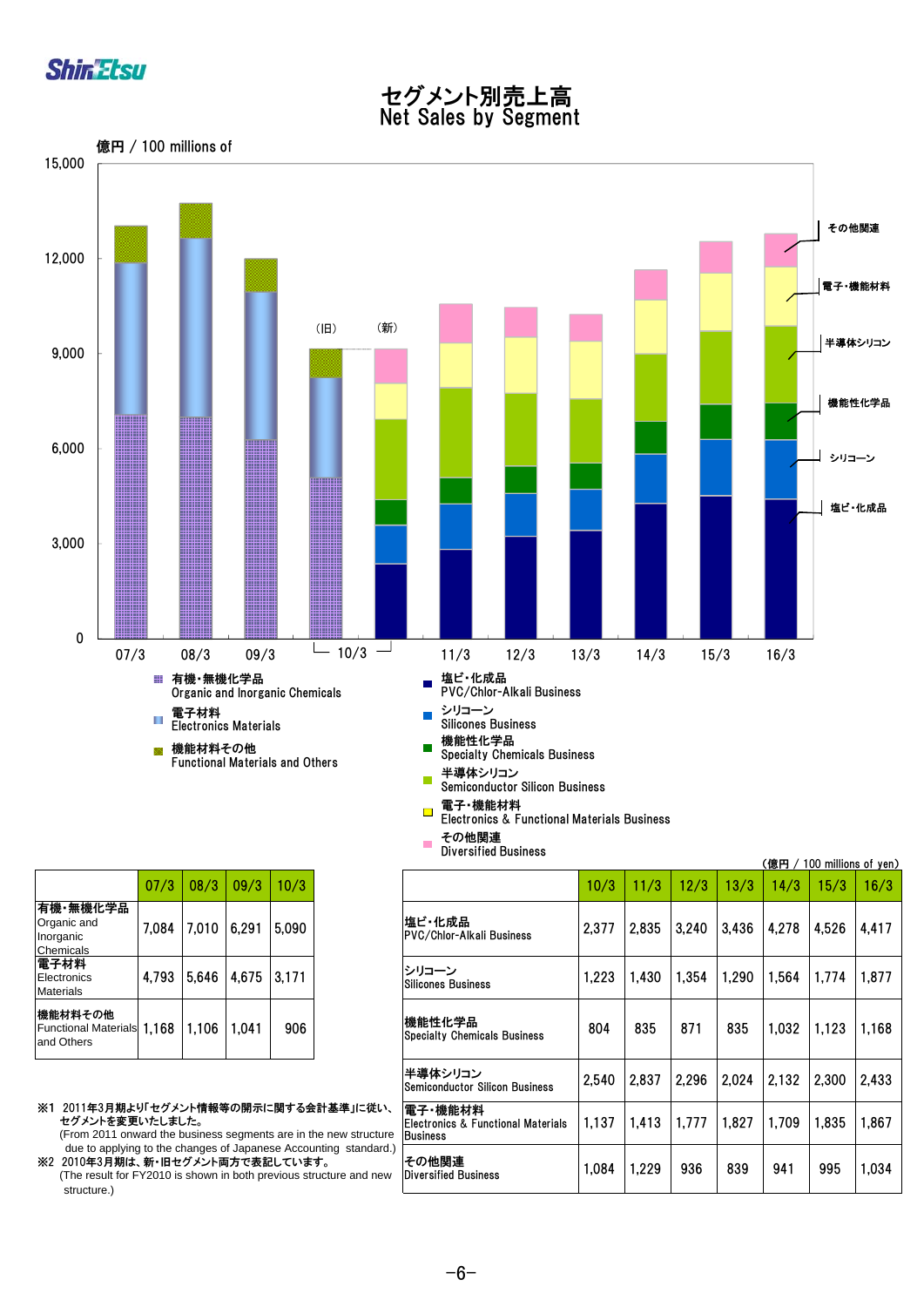

億円 / 100 millions of yen

 セグメント別営業利益 Operating Income by Segment



|                                                   | 07/3  | 08/3  | 09/3  | 10/3 |
|---------------------------------------------------|-------|-------|-------|------|
| 有機 無機化学品<br>Organic and<br>Inorganic<br>Chemicals | 1,066 | 994   | 951   | 610  |
| 電子材料<br>Electronics<br>Materials                  | 1,066 | 1,621 | 1,122 | 395  |
| 機能材料その他<br>Functional<br>Materials and<br>Others  | 276   | 260   | 257   | 180  |

※1 2011年3月期より「セグメント情報等の開示に関する 会計基準」に従い、セグメントを変更いたしました。 (From 2011 onward the business segments are in the new

structure due to applying to the changes of Japanese Accounting standard.)

※2 2010年3月期は、新・旧セグメント両方で表記しています。 (The result for FY2010 is shown in both previous structure and new structure.)

|                                                                                                                         |       |                                      |      |                                               |                                               |      |      |      |      |      | (億円 / 100 millions of yen) |      |
|-------------------------------------------------------------------------------------------------------------------------|-------|--------------------------------------|------|-----------------------------------------------|-----------------------------------------------|------|------|------|------|------|----------------------------|------|
| 07/3                                                                                                                    | 08/3  | 09/3                                 | 10/3 |                                               |                                               | 10/3 | 11/3 | 12/3 | 13/3 | 14/3 | 15/3                       | 16/3 |
| 1,066                                                                                                                   | 994   | 951                                  | 610  |                                               | 塩ビ・化成品 <br>PVC/Chlor-Alkali Business          | 195  | 196  | 236  | 455  | 601  | 502                        | 446  |
| 1,066                                                                                                                   | 1,621 | 1,122                                | 395  |                                               | シリコーン<br><b>Silicones Business</b>            | 249  | 340  | 336  | 286  | 318  | 334                        | 415  |
| 276                                                                                                                     | 260   | 257                                  | 180  |                                               | 機能性化学品<br><b>Specialty Chemicals Business</b> | 139  | 129  | 146  | 144  | 127  | 152                        | 181  |
| 半導体シリコン<br><b>Semiconductor Silicon Business</b>                                                                        |       |                                      |      |                                               |                                               | 226  | 388  | 343  | 219  | 244  | 356                        | 469  |
| バセグメント情報等の開示に関する<br>、セグメントを変更いたしました。<br>d the business segments are in the new<br>Business                              |       |                                      |      | 電子 機能材料<br>Electronics & Functional Materials | 307                                           | 361  | 381  | 408  | 409  | 462  | 514                        |      |
| applying to the changes of Japanese<br>(.lard<br>新・旧セグメント両方で表記しています。<br>2010 is shown in both previous structure<br>e.) |       | その他関連<br><b>Diversified Business</b> | 67   | 73                                            | 50                                            | 56   | 36   | 48   | 56   |      |                            |      |

その他関連 Diversified Business

 $\mathcal{L}_{\mathcal{A}}$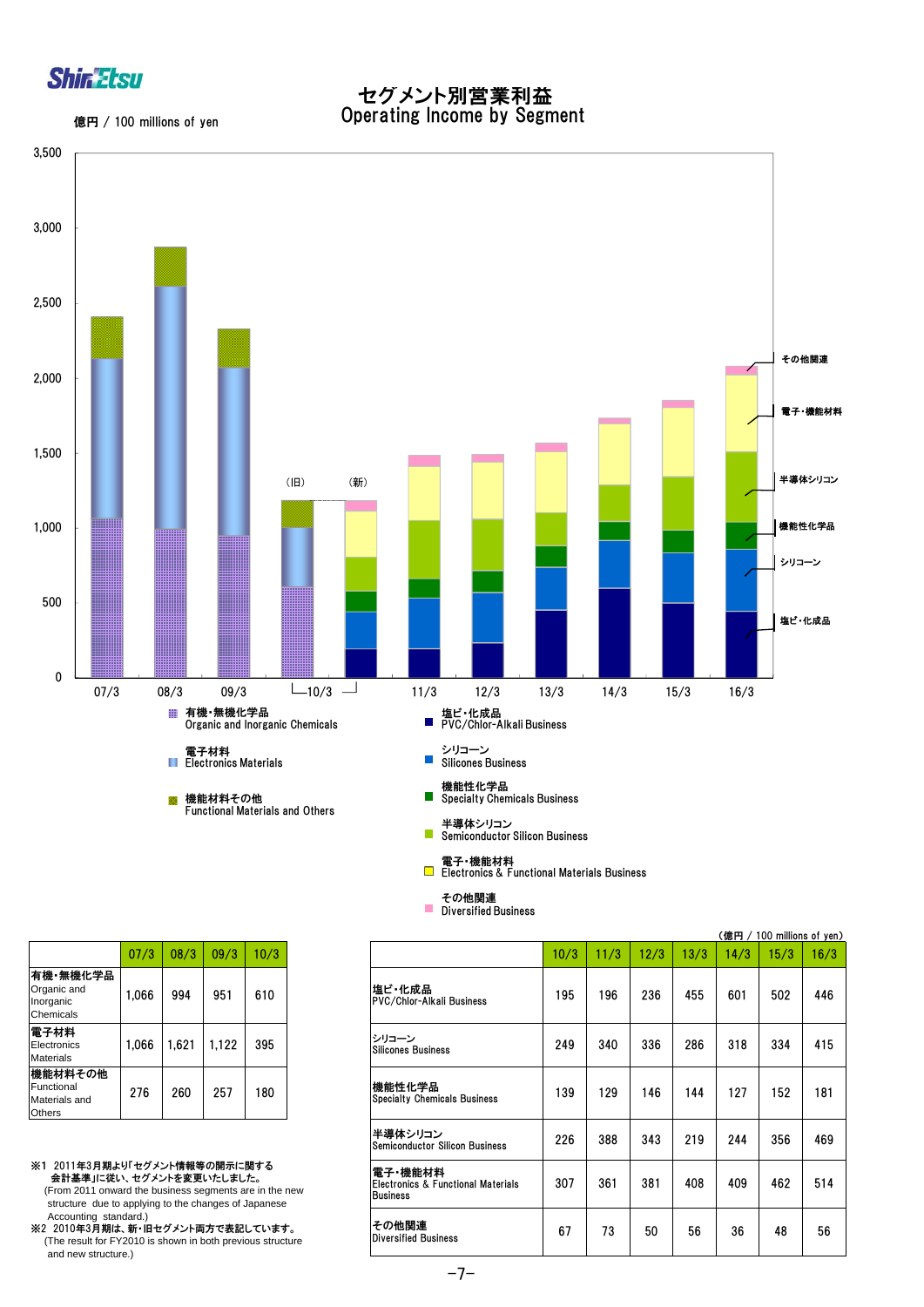

売上高経常利益率



|                                                              |      |      |      |      |      |      |      |      |      | <b>101</b> |
|--------------------------------------------------------------|------|------|------|------|------|------|------|------|------|------------|
|                                                              | 07/3 | 08/3 | 09/3 | 10/3 | 11/3 | 12/3 | 13/3 | 14/3 | 15/3 | 16/3       |
| 売上高<br>経常利益率<br>Ordinary Income to<br><b>Net Sales Ratio</b> | 18.9 | 21.8 | 20.9 | 13.9 | 15.2 | 15.8 | 16.6 | 15.5 | 15.8 | 17.2       |
| 売上高<br>当期純利益率<br>Net Income to Net<br>Sales Ratio            | 11.8 | 13.3 | 12.9 | 9.1  | 9.5  | 9.6  | 10.3 | 9.7  | 10.2 | 11.6       |

-8-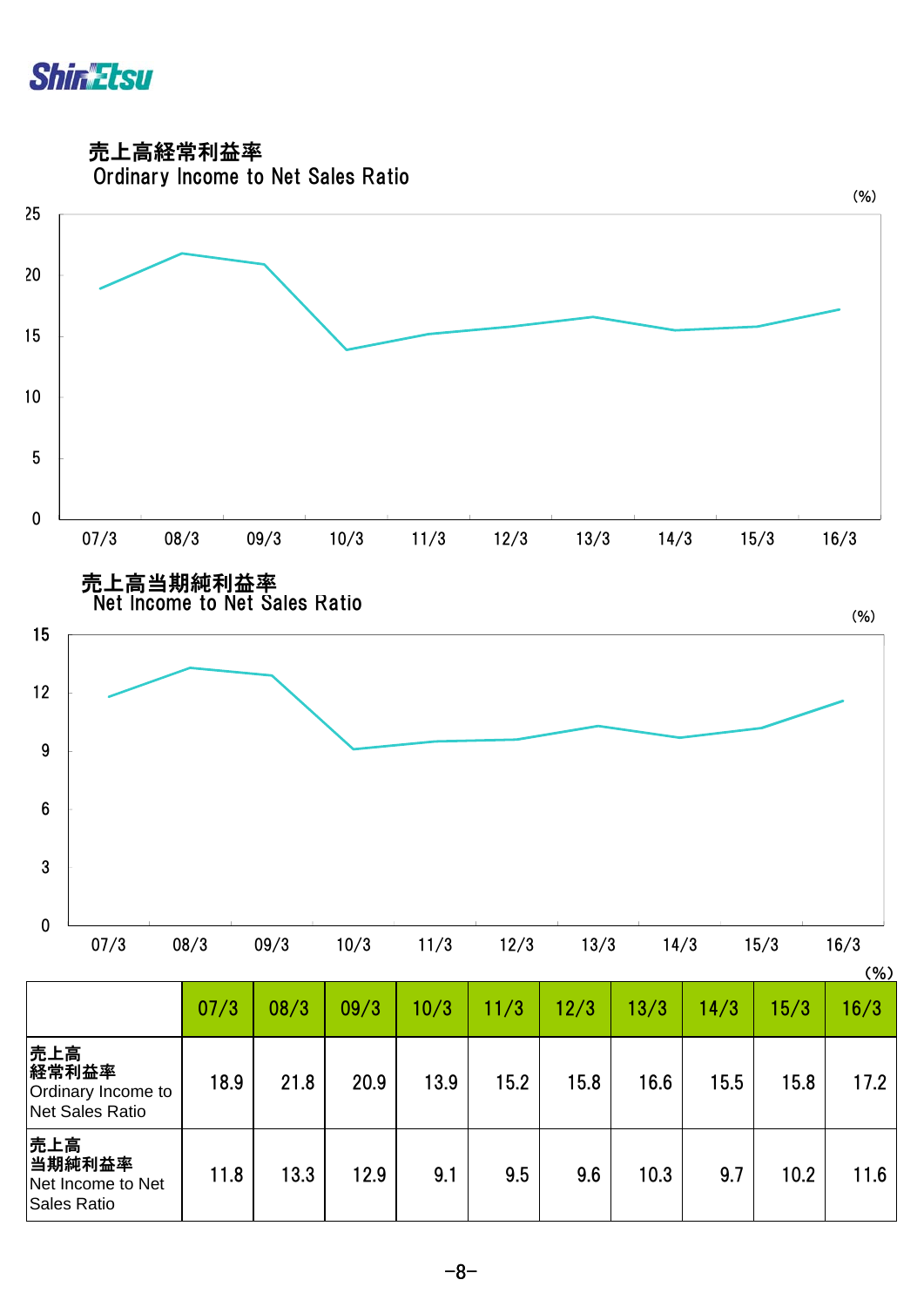

Assets

 総資産 Total Assets



#### $-9-$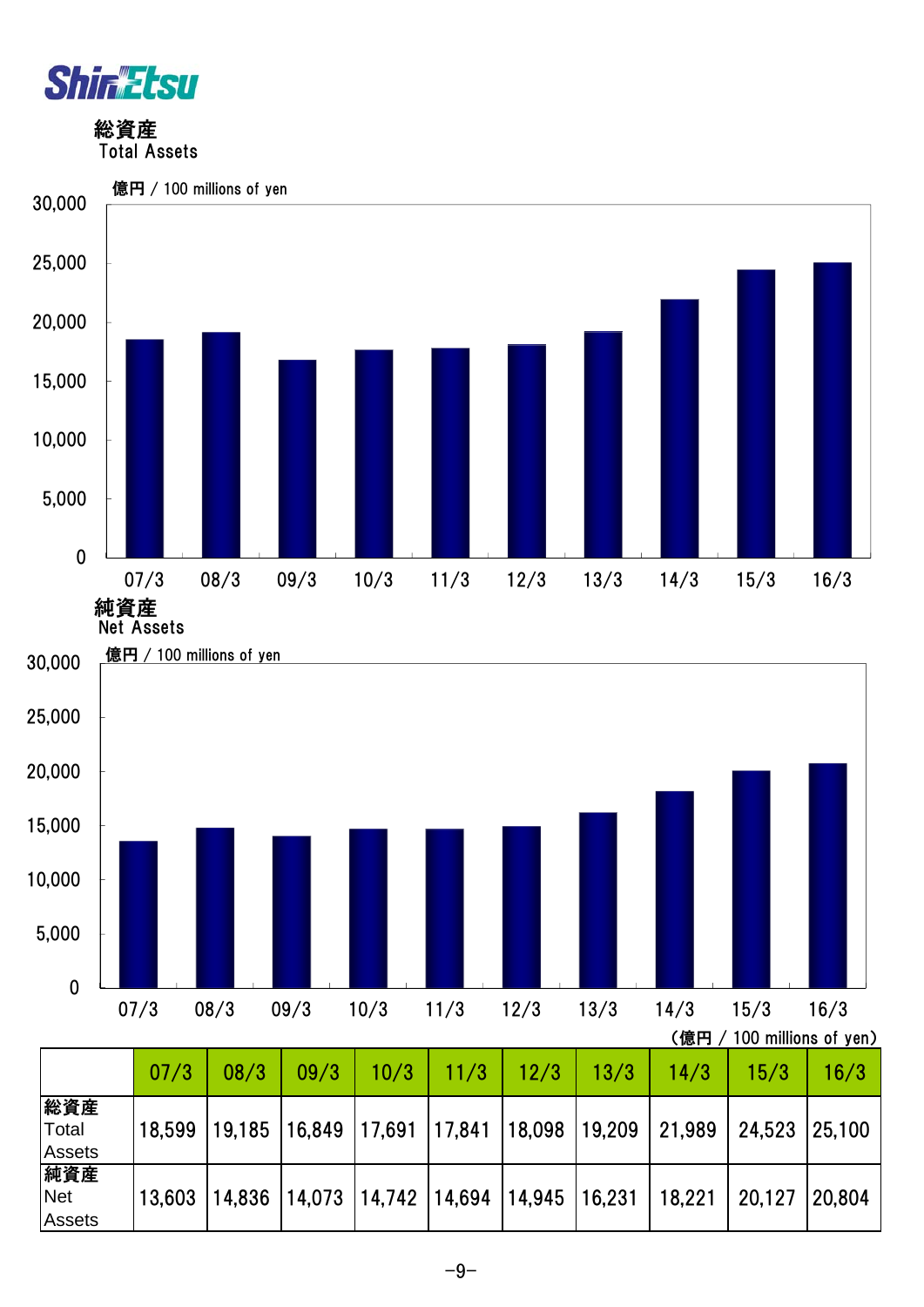



 自己資本当期純利益率、総資産経常利益率 Return on Equity, Return (Ordinary Income) on Total Assets



 $(1, 1)$ 



|                                                                       |      |      |      |      |      |      |      |      |      | $($ %) |
|-----------------------------------------------------------------------|------|------|------|------|------|------|------|------|------|--------|
|                                                                       | 07/3 | 08/3 | 09/3 | 10/3 | 11/3 | 2/3  | 13/3 | 14/3 | 5/3  | 16/3   |
| 自己資本比率<br><b>Equity Ratio</b>                                         | 71.0 | 75.0 | 81.1 | 80.9 | 80.0 | 80.3 | 82.0 | 80.6 | 79.9 | 80.8   |
| 自己資本<br>当期純利益率<br>Return on Equity                                    | 12.4 | 13.3 | 11.0 | 6.0  | 7.0  | 7.0  | 7.0  | 6.8  | 6.9  | 7.5    |
| 総資産<br>経常利益率<br>Return (Ordinary<br>Income) on Total<br><b>Assets</b> | 14.0 | 15.9 | 13.9 | 7.4  | 9.0  | 9.2  | 9.1  | 8.8  | 8.5  | 8.9    |